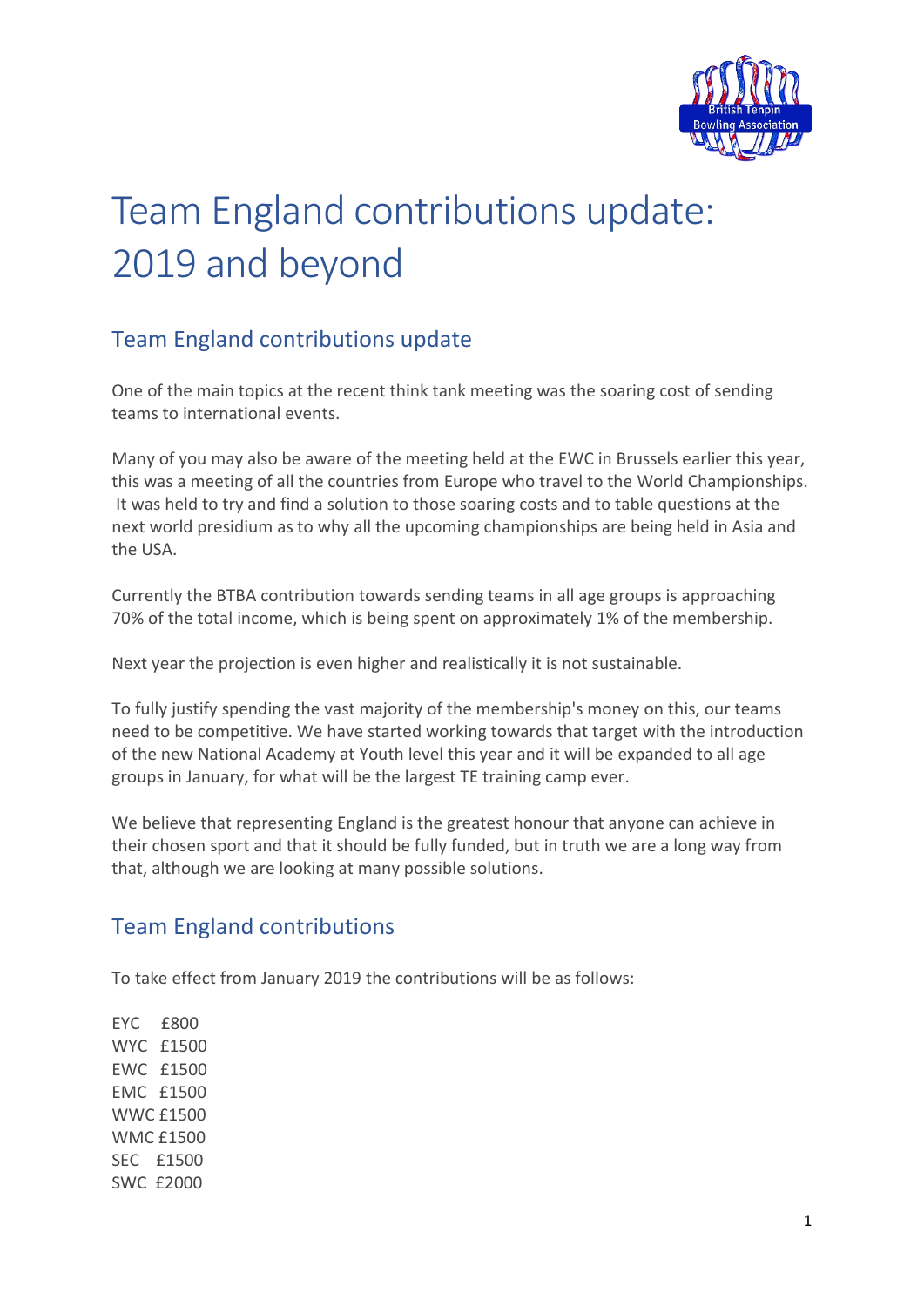

These are projected figures and are representative of what an individual should expect to budget for without any fund raising.

It is hoped that the players within each age group will find ways to raise funds and work together with TE to reduce these costs where ever possible.

TE will apply for as many grants as they can and will also direct individuals towards grants they can obtain themselves.

#### Mandatory training sessions

Once a player has received an invitation to be a member of a Team England squad or representative team, they do so on the understanding that all Training sessions are mandatory and take precedence over any other bowling activity.

### Average Criteria

If an individual meets the required Average Criteria, Team England will make the allocated contribution as set out in the TE Budget document.

If the team from the qualifying process achieve the Team average criteria -this will be achieved by using similar criteria to the individual system based on team results at previous championship events- then the BTBA will make the allocated contribution as above.

Those individuals within the team achieving the average criteria will still receive the allocated contribution. This could also mean that we may send smaller/part teams or individuals in the future.

If the team average is within 5 pins of the average criteria (as above) then the BTBA will offer those players, the opportunity to attend the tournament on a self-funded basis.

If the teams are more than 5 pins below the team average criteria the BTBA reserve the right to decline the invitation to compete at that particular championship event, except at U19 (EYC) and U22 (WYC) levels, where they may exercise the option of taking younger development teams.

#### For example:

If there is 20-year-old player who is averaging 10 pins below the standard and a 16-year averaging 11 pins below the standard the likelihood is that the 16-year-old player may be selected. The Combine results may also be used in this calculation.